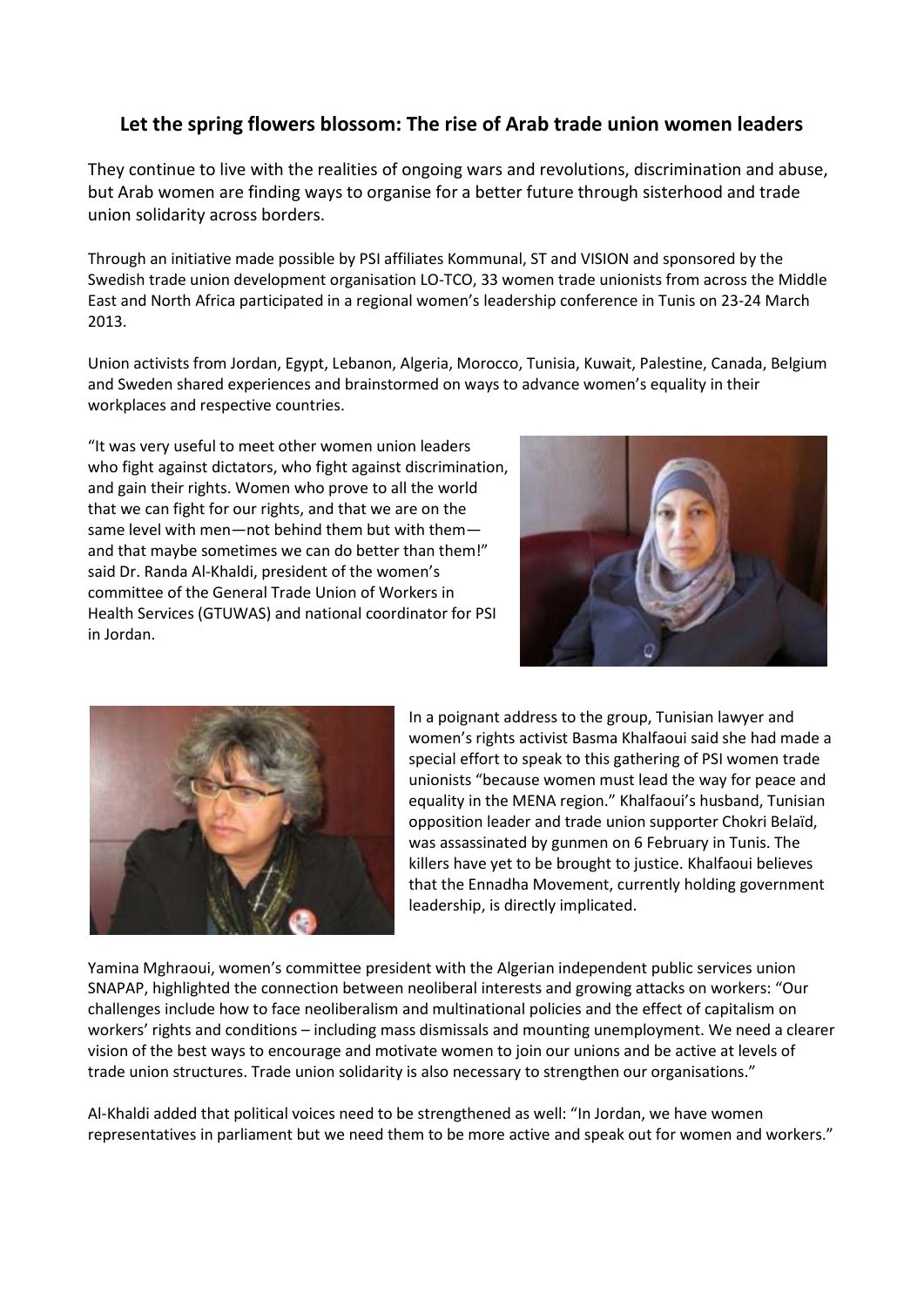

Members reported that in some countries, including Jordan, Lebanon and Kuwait, less than 10% of union members are women, while in Tunisia that figure is closer to 50%. Union members emphasised that PSI's gender equality policy has had a significant impact in increasing the number of women union members in trade unions across the region, but that "there is still a long way to go to reach gender parity in top executive union positions."

Meeting chair Anan Qadri, general secretary of the Palestine Health Services Union-West Bank, said bluntly, "We don't see

really serious commitment from executive councils in the Arab region to advance representation of women at top levels in unions. We call on these leaders to make a firm commitment to do this, or we must confront them."

She added, "I recommend to PSI that we have a mechanism to monitor and support gender issues. We know that sister Rosa [Pavanelli, PSI's new general secretary] believes in women's empowerment. Women are powerful, especially women in the Arab region who are part of these revolutions. We are fully aware of our potential and capacity, and we will move forward with the support of PSI and each other."

SNAPAP general secretary Nassira Ghozlane joined other union representatives who credit PSI's direct support for advancing women's rights and participation in trade unions across the region.

Qadri recounted that women became involved in unions in Palestine only after being introduced to union activism through PSI capacity-building projects. "Through policy and research surveys we have identified barriers to women's participation in unions; this has really helped us to outline proactive policies and to upgrade our skills. The surveys were followed by effective training programs including how to set gender equity strategies and work plans. PSI has had a very positive impact on women, empowering us."

At the same time, Qadri said, "We were inspired by



the experience of trade union women who opened the way in Morocco, Algeria, Tunisia, and more recently Egypt. Now we see more women attending and speaking at our meetings. Further to the PSI gender equality policy and training programs, PSI has enabled women to become trade union trainers; they have in turn inspired activists to organise in other sectors such as the textile industry."

Qadri also noted that a recent PSI Communications Actions Network forum held in Tunis has improved women's ability "to communicate about our issues through video, journalism, and social media skills training; we hope this program will be continued and expanded in the MENA region."

Moroccan Labour Union electricity sector representative Soumaya Mhadeb emphasized that, "Moroccan women enjoy some leadership positions in trade unions, but this was only accomplished through many years of efforts to address women's working conditions through research, education and substantial media outreach to organise women."

Forum participants were keen to hear how anti-discrimination legislation in Sweden combined with collective agreement clauses has made the enforcement of laws more effective in that country. "The union and employer must work together to address situations of harassment and discrimination in the workplace.